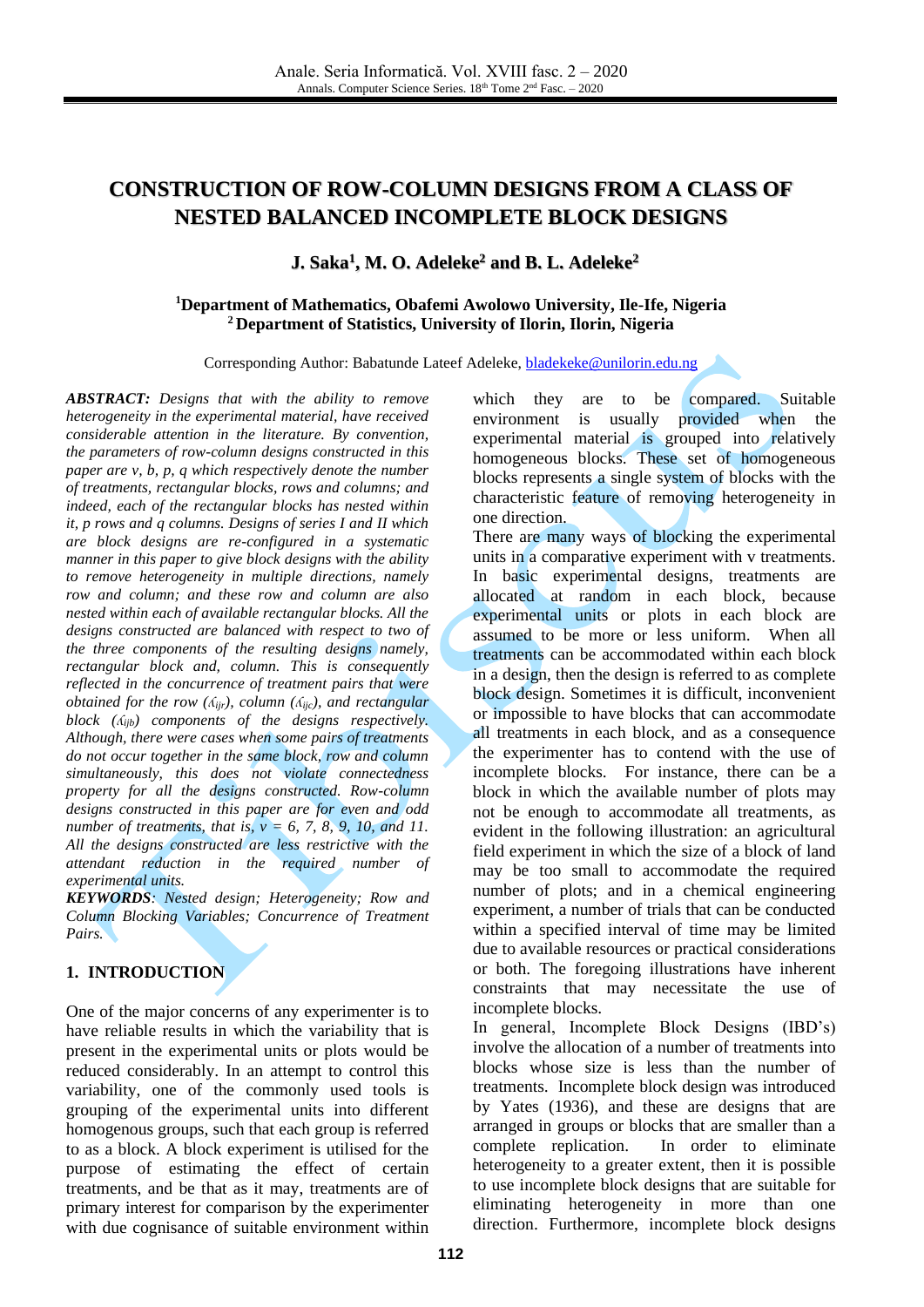can be classified according to the number of times in which pairs of treatments occur together. It could be possible for pairs of treatments to occur together the same number of times or different number of times in the same block, with the former and the latter being commonly referred to as, balanced incomplete block designs (BIBDs) and partially balanced incomplete block designs (PBIBDs), respectively.

A balanced incomplete block designs with parameters v, b, r, k,  $\lambda$  is a block design with 'v' treatments and 'b' blocks of size 'k' each, such that every treatment occurs in exactly 'r' blocks and that any two distinct treatments occur together in exactly 'λ' blocks. More importantly, an improvement on this, for the purpose of further reduction in variability may result in designs with two systems of blocks, an example of such designs is Nested Balanced Incomplete Block Design (NBIBD). NBIBD is a design with two system of blocks, the second nested within the first; such that ignoring either system leaves a balanced incomplete block design whose blocks are those of the other system. This paper indeed adopts different NBIB designs for Series-I and Series-II by Saka and Adeleke (2015) to construct row-column designs for a number of parameter combinations.

## **2. ROW-COLUMN DESIGNS**

Designs with appropriate blocking structure that enhance efficient use of experimental materials to date, has received considerable attention. Generally, the notation (v, b, k) defines a block design consisting of v treatments which are made up of k units per block. These designs could be called a 1 dimensional block designs because heterogeneity is removed in one direction. Example 1, gives a 1 dimensional block design with v=6, b=4, k=3.

#### **Example 1:**

|  |  | Table 1. Block design of size $(6, 4, 3)$ |
|--|--|-------------------------------------------|
|  |  |                                           |

| <b>Block Unit</b> | <b>Block number</b> |  |  |  |  |  |  |  |  |  |
|-------------------|---------------------|--|--|--|--|--|--|--|--|--|
|                   |                     |  |  |  |  |  |  |  |  |  |
|                   |                     |  |  |  |  |  |  |  |  |  |
|                   |                     |  |  |  |  |  |  |  |  |  |
|                   |                     |  |  |  |  |  |  |  |  |  |

On the other hand a row-column design with more than one rectangular block is capable of removing heterogeneity with respect to the following: rectangular block; row; and column. A row-column design of size (v, b, p, q) has v treatments allocated to b block, each block consisting of pq units further grouped into p row and q columns. Example 2, that follows gives a row-column design with  $v=6$ ,  $b=3$ ,  $p=2$  q=3. Here the size of rectangular block say,  $k_1=6$ ; the size of the row blocking variable say,  $k_2=3$ ; and the size of the column blocking variable say,  $k_3 = 2$ .

#### **Example 2: Row-column design of size (6, 3, 2, 3)**

0 1 2 | 0 3 4 | 0 3 5 | 3 4 6 | 5 2 1 | 2 4 1 Several classes of row-column designs are given by a number of authors, see Agrawal and Prasad (1982), Ipinyomi and John (1985), Ipinyomi and Adeleke (1989). Importantly. a resolvable rowcolumn design, which is of the type in Example 2 above, is such that a systematic allocation and arrangement of treatments into sets enhances a complete replication within each set of blocks. As a consequence the p rows and q columns are nested within each rectangular block.

## **3. BALANCED INCOMPLETE BLOCK BUILDING BLOCKS FOR ROW-COLUMN DESIGNS**

The methodology for design construction adopted in this paper is premised on already existing designs with two sets of blocks, such that a set of small blocks or rather sub-blocks are nested in a large block. The process involves steps that are carefully and systemically implemented, and at the same time sustaining the symmetry of the initial nested balanced incomplete block designs. Similar methodology was adopted to a set of BIBDs provided in Cochran & Cox (1957 pp. 473) by Adeleke & Ipinyomi (1999) to construct optimal row-column design of size (10,18, 2,5) for ten treatments, while other designs with fewer number of blocks were also obtained by varying design parameters. This paper however uses nested BIBD's obtained of Saka & Adeleke (2015) to obtain a class of row column designs that are balanced with respect to the two components of the design namely column and rectangular block. Designs that are to be constructed in the section that follows immediately are for the number of treatments,  $v = 6, 7, 8, 9, 10$ , and 11. The concurrence for all the treatments are obtained for each of the design constructed in order to reveal the symmetry inherent in the three components of the designs. The reference or initial designs are nested balanced incomplete block designs and this has made the parameters of the resulting row-column designs to be restricted in some sense. This is for the purpose of ensuring without any hindrance seamless alternating between the reference NBIBD's and the resulting rowcolumn designs. Designs with different concurrencies are in some special situations found to be of choice to the experimenter, see for example Chigbu et al. (2003, and 2008). Indeed, two or more block designs may appear similar in all respect but for their concurrence.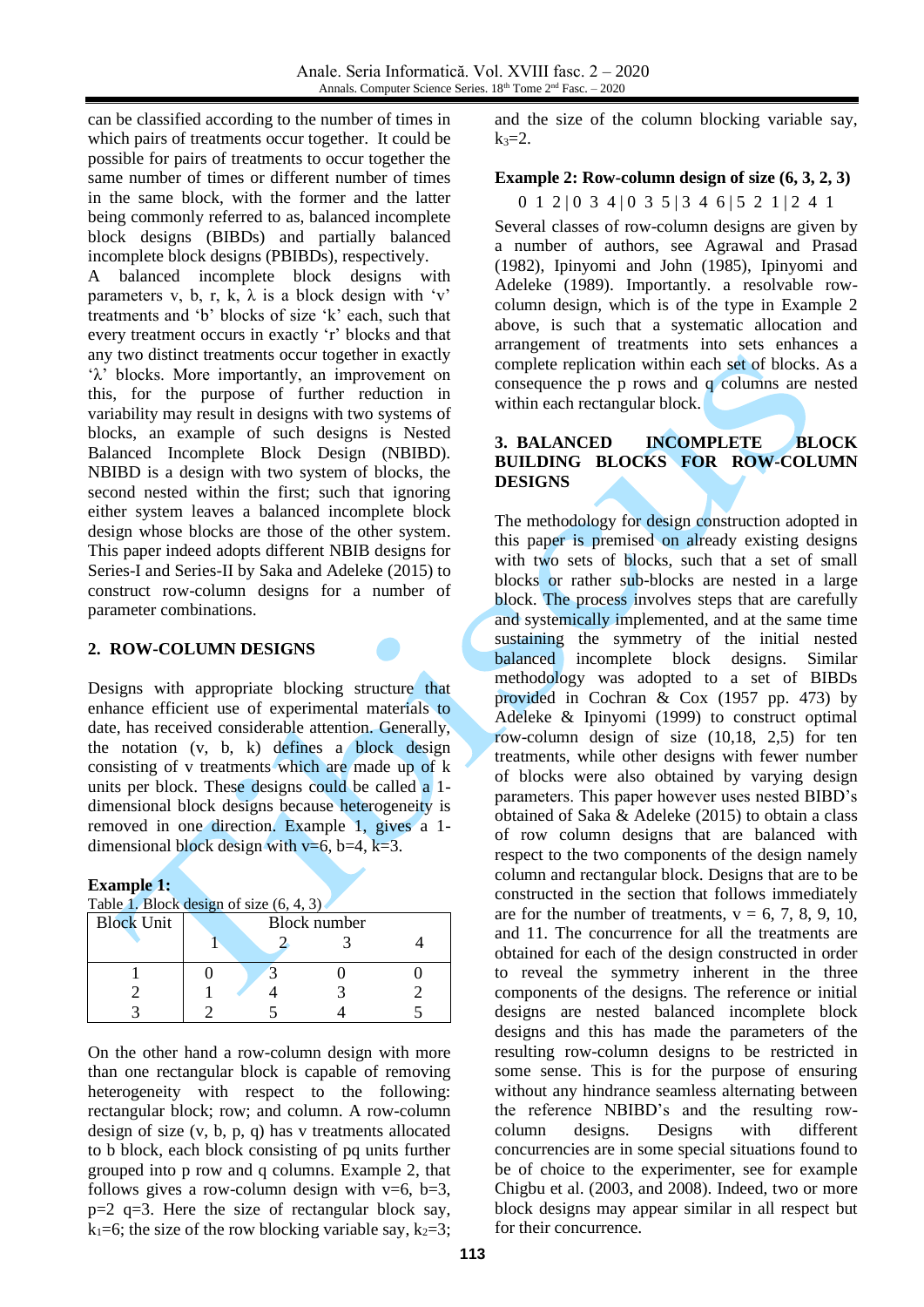## **4. CONSTRUCTION OF ROW-COLUMN DESIGNS USING NBIB DESIGNS**

In this section, different designs on NBIB (Series-I and Series-II) given by Saka and Adeleke (2015) are utilised for the purpose of constructing row-column designs for a number of parameter combinations.

## **4.1 Designs of NBIB for Series-I arranged as Row-Column Designs**

Design 1:

A row column design of size (7, 7, 2, 3)

123 234 345 456 567 671 712<br>654 765 176 217 321 432 543

Design 1 was obtained from nested balanced incomplete design of Series 1 with  $v=7$  and  $t=3$ .

## Design 2:

A row column design of size (9, 9, 2, 4)

| 1234         | 2345         | 3456         | 4567 | 5678 | 6789 |
|--------------|--------------|--------------|------|------|------|
| 8765         | 9876         | 1987         | 2198 | 3219 | 4321 |
| 7891<br>5432 | 8912<br>6543 | 9123<br>7654 |      |      |      |

Design 2 was obtained from nested balanced incomplete design of Series 1 with  $v=9$  and  $t=4$ .

#### Design 3:

A row column design of size (11, 11, 2, 5)

| 1 2 3 4 5 2 3 4 5 6 3 4 5 6 7 4 5 6 7 8 5 6 7 8 9 6 7 8 9 10<br>1098 76 11 10 987 111 1098 21 11 109 3 2 1 11 10 4 3 2 1 11 |  |  |
|-----------------------------------------------------------------------------------------------------------------------------|--|--|
| 7891011 8910111 9101112 1011123 111234<br>5432 1 654 3 2 76 5 43 8 7 654 9 8765                                             |  |  |

Design 3 was obtained from nested balanced incomplete design of Series 1 with  $v=11$  and t=5.

| Table 2: Concurrence of treatment pairs for designs with |  |  |  |  |
|----------------------------------------------------------|--|--|--|--|
| $v = 7, 9, 11$                                           |  |  |  |  |

| $v = 1, 2, 11$          |   |   |                |                                                              |                |   |                |                          |   |   |                  |
|-------------------------|---|---|----------------|--------------------------------------------------------------|----------------|---|----------------|--------------------------|---|---|------------------|
| Design 1:               |   |   |                | Design 2:                                                    |                |   |                | Design 3:                |   |   |                  |
| Design of size          |   |   |                | Design of size                                               |                |   |                | Design of size           |   |   |                  |
| (7,7,2,3)               |   |   |                | (9,9,2,4)                                                    |                |   |                | (11, 11, 2, 5)           |   |   |                  |
| TreatmentAijb Aijc Aijr |   |   |                | Treatment A <sub>ijb</sub> A <sub>ijc</sub> A <sub>ijr</sub> |                |   |                | Treatment Aijb Aijc Aijr |   |   |                  |
| Pairs                   |   |   |                | pairs                                                        |                |   |                | Pairs                    |   |   |                  |
| 12                      | 5 | 1 | 4              | 12                                                           | 7              | 1 | 6              | 12                       | 9 | 1 | 8                |
| 13                      | 5 | 1 | 2              | 13                                                           | $\overline{7}$ | 1 | $\overline{4}$ | 13                       | 9 | 1 | 6                |
| 14                      | 5 | 1 | $\theta$       | 14                                                           | 7              | 1 | $\overline{2}$ | 14                       | 9 | 1 | $\overline{4}$   |
| 15                      | 5 | 1 | $\overline{0}$ | 15                                                           | 7              | 1 | $\overline{0}$ | 15                       | 9 | 1 | $\overline{2}$   |
| 16                      | 5 | 1 | $\overline{2}$ | 16                                                           | 7              | 1 | $\overline{0}$ | 16                       | 9 | 1 | $\boldsymbol{0}$ |
| 17                      | 5 | 1 | 3              | 17                                                           | 7              | 1 | $\overline{c}$ | 17                       | 9 | 1 | $\overline{0}$   |
| 23                      | 5 | 1 | 3              | 18                                                           | 7              | 1 | $\overline{4}$ | 18                       | 9 | 1 | $\overline{c}$   |
| 24                      | 5 | 1 | $\overline{2}$ | 19                                                           | 7              | 1 | 6              | 19                       | 9 | 1 | $\overline{4}$   |
| 25                      | 5 | 1 | $\theta$       | 23                                                           | 7              | 1 | 6              | 110                      | 9 | 1 | 6                |
| 26                      | 5 | 1 | $\overline{0}$ | 24                                                           | 7              | 1 | 4              | 111                      | 9 | 1 | 8                |
| 27                      | 5 | 1 | $\overline{c}$ | 25                                                           | 7              | 1 | $\overline{2}$ | 23                       | 9 | 1 | 8                |
| 34                      | 5 | 1 | $\overline{4}$ | 26                                                           | 7              | 1 | $\theta$       | 24                       | 9 | 1 | 6                |
| 35                      | 5 | 1 | $\overline{c}$ | 27                                                           | 7              | 1 | $\overline{0}$ | 25                       | 9 | 1 | $\overline{4}$   |
| 36                      | 5 | 1 | $\overline{0}$ | 28                                                           | 7              | 1 | $\overline{2}$ | 26                       | 9 | 1 | $\overline{c}$   |
| 37                      | 5 | 1 | $\overline{0}$ | 29                                                           | 7              | 1 | 2              | 27                       | 9 | 1 | $\mathbf{0}$     |
| 45                      | 5 | 1 | 4              | 34                                                           | 7              | 1 | 6              | 28                       | 9 | 1 | $\overline{0}$   |
| 46                      | 5 | 1 | $\overline{c}$ | 35                                                           | 7              | 1 | $\overline{4}$ | 29                       | 9 | 1 | $\overline{c}$   |
| 47                      | 5 | 1 | $\overline{0}$ | 36                                                           | 7              | 1 | $\overline{c}$ | 210                      | 9 | 1 | $\overline{4}$   |

|                                                                                        | Design 1:      |   |                | Design 2:                |                |                |                | Design 3:             |                |              |                  |
|----------------------------------------------------------------------------------------|----------------|---|----------------|--------------------------|----------------|----------------|----------------|-----------------------|----------------|--------------|------------------|
| Design of size                                                                         |                |   |                | Design of size           |                |                |                | Design of size        |                |              |                  |
|                                                                                        | (7,7,2,3)      |   |                |                          | (9,9,2,4)      |                |                | (11, 11, 2, 5)        |                |              |                  |
| 56                                                                                     | 5              | 1 | $\overline{4}$ | 37                       | 7              | 1              | $\overline{0}$ | 211                   | 9              | 1            | 6                |
| 57                                                                                     | $\overline{5}$ | 1 | $\overline{c}$ | 38                       | 7              | 1              | $\theta$       | 34                    | 9              | $\mathbf{1}$ | $\,$ 8 $\,$      |
| 67                                                                                     | 5              | 1 | 4              | 39                       | 7              | $\mathbf{1}$   | $\overline{2}$ | 35                    | 9              | $\mathbf{1}$ | 6                |
|                                                                                        |                |   |                | 45                       | 7              | 1              | 6              | $\overline{36}$       | 9              | $\mathbf{1}$ | $\overline{4}$   |
|                                                                                        |                |   |                | 46                       | $\overline{7}$ | $\mathbf{1}$   | $\overline{4}$ | 37                    | 9              | $\mathbf{1}$ | $\overline{2}$   |
|                                                                                        |                |   |                | 47                       | 7              | $\mathbf{1}$   | $\overline{2}$ | $\overline{38}$       | 9              | $\,1$        | $\overline{0}$   |
|                                                                                        |                |   |                | 48                       | $\overline{7}$ | 1              | $\theta$       | 39                    | 9              | $\mathbf{1}$ | $\theta$         |
|                                                                                        |                |   |                | 49                       | 7              | 1              | $\overline{0}$ | 310                   | 9              | 1            | $\overline{c}$   |
|                                                                                        |                |   |                | 56                       | 7              | 1              | 6              | 311                   | 9              | 1            | $\overline{4}$   |
|                                                                                        |                |   |                | 57                       | 7              | 1              | $\overline{4}$ | 45                    | 9              | $\mathbf{1}$ | 8                |
|                                                                                        |                |   |                | 58                       | 7              | $\mathbf{1}$   | $\overline{c}$ | 46                    | 9              | $\mathbf{1}$ | 6                |
|                                                                                        |                |   |                | 59                       | 7              | 1              | $\theta$       | 47                    | 9              | 1            | $\overline{4}$   |
|                                                                                        |                |   |                | 67                       | 7              | $\mathbf{1}$   | 6              | 48                    | 9              | $\mathbf{1}$ | $\overline{2}$   |
|                                                                                        |                |   |                | 68                       | $\overline{7}$ | $\mathbf{1}$   | $\overline{4}$ | 49                    | 9              | $\mathbf{1}$ | $\overline{0}$   |
|                                                                                        |                |   |                | 69                       | 7              | $\mathbf{1}$   | $\overline{c}$ | 510                   | 9              | $\mathbf{1}$ | $\overline{0}$   |
|                                                                                        |                |   |                | 78                       | $\overline{7}$ | $\overline{1}$ | 6              | 511                   | 9              | $\mathbf{1}$ | $\overline{0}$   |
|                                                                                        |                |   |                | 79                       | $\overline{7}$ | 1              | $\overline{4}$ | 67                    | 9              | $\mathbf{1}$ | 8                |
|                                                                                        |                |   |                | 89                       | 7              | 1              | 6              | 68                    | 9              | $\mathbf{1}$ | 6                |
|                                                                                        |                |   |                |                          |                |                |                | 69                    | 9              | 1            | $\overline{4}$   |
|                                                                                        |                |   |                |                          |                |                |                | 610                   | 9              | 1            | $\overline{c}$   |
|                                                                                        |                |   |                |                          |                |                |                | 611                   | 9              | 1            | $\boldsymbol{0}$ |
|                                                                                        |                |   |                |                          |                |                |                | 78                    | 9              | 1            | 8                |
|                                                                                        |                |   |                |                          |                |                |                | 79                    | 9              | 1            | 6                |
|                                                                                        |                |   |                |                          |                |                |                | 710                   | 9              | $\mathbf{1}$ | $\overline{4}$   |
|                                                                                        |                |   |                |                          |                |                |                | 711                   | 9              | $\mathbf{1}$ | $\overline{c}$   |
|                                                                                        |                |   |                |                          |                |                |                | 89                    | $\overline{Q}$ | $\mathbf{1}$ | 8                |
| Design 1:                                                                              |                |   |                | Design 2:                |                |                |                | Design 3:             |                |              |                  |
| Design of size                                                                         |                |   |                | Design of size           |                |                |                | Design of size        |                |              |                  |
|                                                                                        | (7,7,2,3)      |   |                |                          | (9, 9, 2, 4)   |                |                | (11, 11, 2, 5)        |                |              |                  |
| $Treatment$ $\Lambda$ <sub>ijb</sub> $\Lambda$ <sub>ijc</sub> $\Lambda$ <sub>ijr</sub> |                |   |                | Treatment Aijb Aijc Aijr |                |                |                | TreatmentAijbAijcAijr |                |              |                  |
| Pairs                                                                                  |                |   |                | pairs                    |                |                |                | Pairs                 |                |              |                  |
|                                                                                        |                |   |                |                          |                |                |                | 810                   | 9              | 1            | 6                |
|                                                                                        |                |   |                |                          |                |                |                | 811                   | 9              | $\mathbf{1}$ | $\overline{4}$   |
|                                                                                        |                |   |                |                          |                |                |                | 910                   | 9              | $\mathbf{1}$ | 8                |
|                                                                                        |                |   |                |                          |                |                |                | 911                   | 9              | $\mathbf{1}$ | 6                |
|                                                                                        |                |   |                |                          |                |                |                | 1011                  | 9              | $\mathbf{1}$ | 8                |
|                                                                                        |                |   |                |                          |                |                |                |                       |                |              |                  |

Key:  $\Lambda_{ijb}$   $\Lambda_{ijc}$   $\Lambda_{ijr}$  denote number of times that treatments i and j occur together in the same block, column, and row respectively.

#### **4.2 Designs of NBIB for Series-II arranged as Row-Column Designs**

#### Design 4:

A row column design of size (6, 5, 2, 3)

| 123 | 234   | 345 | 451 | 5 1 2 |
|-----|-------|-----|-----|-------|
| 654 | 6 1 5 | 621 | 632 | 643   |

Design 4 was obtained from nested balanced incomplete design of Series II with  $v=6$  and  $t=3$ .

#### Design 5:

A row column design of size (8, 7, 4, 2)

| 1234         | 2345 | 3456 | 4567 | 5671 | 6712 |
|--------------|------|------|------|------|------|
| 8765         | 8176 | 8217 | 8321 | 8432 | 8543 |
| 7123<br>8654 |      |      |      |      |      |

Design 5 was obtained from nested balanced incomplete design of Series II with  $v=8$  and  $t=4$ .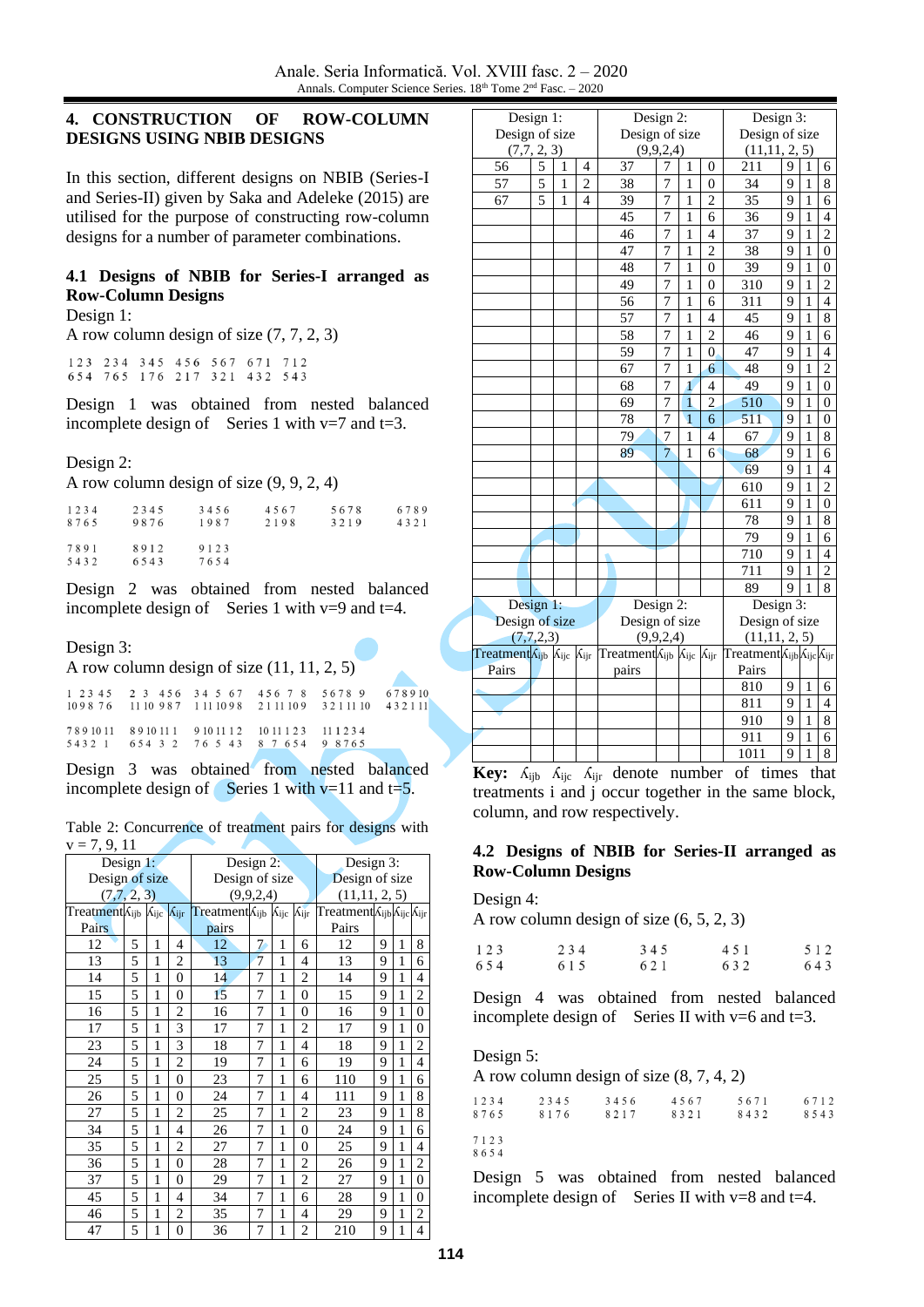Design 6:

A row column design of size (10, 9, 5, 2)

|                                                                   |  | 1 2 3 4 5 6 7 8 9 1 2 3 4 5 6 7 8 9 1 2 3 4 5 6 7 8 9 1 2 3 4 5 6 7 8 9 1<br>109876 101987 102198 103219 104321 104512 |  |
|-------------------------------------------------------------------|--|------------------------------------------------------------------------------------------------------------------------|--|
| 7 8 9 1 2 8 9 1 2 3 9 1 2 3 4<br>10 6 5 4 3 10 7 6 5 4 10 8 7 6 5 |  |                                                                                                                        |  |

Design 6 was obtained from nested balanced incomplete design of Series II with  $v=10$  and t=5.

|                | Table 3: Concurrence of treatment pairs for designs with |  |  |  |
|----------------|----------------------------------------------------------|--|--|--|
| $v = 6, 8, 10$ |                                                          |  |  |  |

| Design 4:                                           |                                   |                          |                 | Design 5:                                           |                     |                 |                         | Design 6:      |   |                |                                                       |  |
|-----------------------------------------------------|-----------------------------------|--------------------------|-----------------|-----------------------------------------------------|---------------------|-----------------|-------------------------|----------------|---|----------------|-------------------------------------------------------|--|
| Design of size                                      |                                   |                          |                 | Design of size                                      |                     |                 |                         | Design of size |   |                |                                                       |  |
|                                                     | (6,5,2,3)                         |                          |                 |                                                     | (8,7,2,4)           |                 |                         | (10, 9, 2, 5)  |   |                |                                                       |  |
| $\overline{\text{Treatment}}_{\hat{\Lambda}_{ijb}}$ |                                   |                          |                 | $\overline{\text{Treatment}}_{\hat{\Lambda}_{ijb}}$ |                     |                 |                         | Treatment      |   |                |                                                       |  |
| Pairs                                               |                                   | $\Lambda_{\mathrm{ijr}}$ | $\Lambda_{ijc}$ | pairs                                               |                     | $\Lambda_{ijr}$ | $\Lambda_{ijc}$         | Pairs          |   |                | $\Lambda_{\rm ijb}\Lambda_{\rm ijr}\Lambda_{\rm ijc}$ |  |
| 12                                                  | 5                                 | 1                        | 3               | 12                                                  | 7                   | 1               | 5                       | 12             | 9 | 1              | 8                                                     |  |
| 13                                                  | 5                                 | 1                        | 1               | 13                                                  | 7                   | 1               | 3                       | 13             | 9 | 1              | 5                                                     |  |
| 14                                                  | 5                                 | $\mathbf{1}$             | $\mathbf{1}$    | 14                                                  | 7                   | 1               | 1                       | 14             | 9 | 1              | $\overline{4}$                                        |  |
| 15                                                  | 5                                 | 1                        | 3               | 15                                                  |                     | 1               | 1                       | 15             | 9 | 1              | $\overline{2}$                                        |  |
| 16                                                  | 5                                 | 1                        | $\overline{2}$  | 16                                                  | 7<br>$\overline{7}$ | $\mathbf{1}$    | $\overline{3}$          | 16             | 9 | 1              | $\boldsymbol{0}$                                      |  |
| 23                                                  | 5                                 | 1                        | 3               | 17                                                  | 7                   | 1               | 5                       | 17             | 9 | 1              | $\overline{c}$                                        |  |
| 24                                                  | 5                                 | 1                        | 1               | 18                                                  | $\overline{7}$      | 1               | 3                       | 18             | 9 | 1              | 5                                                     |  |
| 25                                                  | 5                                 | $\mathbf{1}$             | 1               | 23                                                  | 7                   | 1               | 5                       | 19             | 9 | $\mathbf{1}$   | 6                                                     |  |
| 26                                                  | 5                                 | 1                        | $\overline{c}$  | 24                                                  | $\overline{7}$      | 1               | 3                       | 110            | 9 | 1              | 5                                                     |  |
| $\overline{34}$                                     | 5                                 | $\mathbf{1}$             | $\overline{3}$  | $\overline{25}$                                     | 7                   | $\mathbf{1}$    | 1                       | 23             | 9 | 1              | 6                                                     |  |
| 35                                                  | 5                                 | 1                        | $\,1$           | 26                                                  | 7                   | 1               | 1                       | 24             | 9 | $\mathbf{1}$   | 5                                                     |  |
| 36                                                  | 5                                 | 1                        | $\overline{2}$  |                                                     | 7                   | 1               | 3                       | 25             | 9 | 1              | 3                                                     |  |
|                                                     |                                   |                          |                 | 27                                                  |                     |                 |                         |                |   |                |                                                       |  |
| 45                                                  | 5                                 | 1                        | 3               | 28                                                  | 7                   | 1               | 3                       | 26             | 9 | 1              | $\mathbf{0}$                                          |  |
| 46                                                  | 5                                 | $\mathbf{1}$             | $\overline{2}$  | 34                                                  | 7                   | $\mathbf{1}$    | 5                       | 27             | 9 | 1              | 1                                                     |  |
| 56                                                  | 5                                 | 1                        | $\overline{c}$  | 35                                                  | 7                   | 1               | 3                       | 28             | 9 | $\mathbf{1}$   | $\overline{\mathbf{3}}$                               |  |
|                                                     |                                   |                          |                 | 36                                                  | $\overline{7}$      | $\mathbf{1}$    | 1                       | 29             | 9 | $\mathbf{1}$   | 5                                                     |  |
|                                                     |                                   |                          |                 | 37                                                  | 7                   | 1               | 1                       | 210            | 9 | 1              | 4                                                     |  |
|                                                     |                                   |                          |                 | 38                                                  | 7                   | 1               | 3                       | 34             | 9 | 1              | 6                                                     |  |
|                                                     |                                   |                          |                 | 45                                                  | 7                   | 1               | 5                       | 35             | 9 | $\,1$          | $\overline{4}$                                        |  |
|                                                     |                                   |                          |                 | 46                                                  | $\overline{7}$      | $\mathbf{1}$    | $\overline{3}$          | 36             | 9 | 1              | $\overline{3}$                                        |  |
|                                                     |                                   |                          |                 | 47                                                  | 7                   | $\mathbf{1}$    | 1                       | 37             | 9 | $\overline{1}$ | 1                                                     |  |
|                                                     |                                   |                          |                 | 48                                                  | 7                   | 1               | 3                       | 38             | 9 | 1              | 1                                                     |  |
|                                                     |                                   |                          |                 | 56                                                  | 7                   | $\mathbf{1}$    | 5                       | 39             | 9 | $\overline{1}$ | 3                                                     |  |
|                                                     |                                   |                          |                 | 57                                                  | 7                   | $\mathbf{1}$    | $\overline{3}$          | 310            | 9 | $\overline{1}$ | $\overline{3}$                                        |  |
|                                                     |                                   |                          |                 | 58                                                  | $\overline{7}$      | 1               | 3                       | 45             | 9 | 1              | $\overline{7}$                                        |  |
|                                                     |                                   |                          |                 | 67                                                  | $\overline{7}$      | $\mathbf{1}$    | 5                       | 46             | 9 | $\mathbf{1}$   | 5                                                     |  |
|                                                     |                                   |                          |                 | 68                                                  | $\overline{7}$      | $\mathbf{1}$    | 3                       | 47             | 9 | 1              | $\overline{c}$                                        |  |
|                                                     |                                   |                          |                 | 78                                                  | 7                   | 1               | $\overline{\mathbf{3}}$ | 48             | 9 | 1              | 0                                                     |  |
|                                                     |                                   |                          |                 |                                                     |                     |                 |                         | 49             | 9 | 1              | 1                                                     |  |
| Design 4:                                           |                                   |                          |                 | Design 5:                                           |                     |                 |                         | Design 6:      |   |                |                                                       |  |
| Design of size                                      |                                   |                          |                 | Design of size                                      |                     |                 |                         | Design of size |   |                |                                                       |  |
|                                                     | (6,5,2,3)                         |                          |                 |                                                     | (8,7,2,4)           |                 |                         | (10, 9, 2, 5)  |   |                |                                                       |  |
| Freatment                                           |                                   |                          |                 | Treatment                                           |                     |                 |                         | Treatment      |   |                |                                                       |  |
| Pairs                                               | Л <sub>ijb</sub> Л <sub>ijr</sub> |                          | $\Lambda_{ijc}$ | pairs                                               | $\Lambda$ ijb       | Λijr            | $\Lambda_{ijc}$         | Pairs          |   |                | Aijb Aijr Aijc                                        |  |
|                                                     |                                   |                          |                 |                                                     |                     |                 |                         | 410            | 9 | 1              | $\overline{4}$                                        |  |
|                                                     |                                   |                          |                 |                                                     |                     |                 |                         | 56             | 9 | 1              | 7                                                     |  |
|                                                     |                                   |                          |                 |                                                     |                     |                 |                         | 57             | 9 | $\mathbf{1}$   | 5                                                     |  |
|                                                     |                                   |                          |                 |                                                     |                     |                 |                         | 58             | 9 | 1              | 3                                                     |  |
|                                                     |                                   |                          |                 |                                                     |                     |                 |                         | 59             | 9 | 1              | 1                                                     |  |
|                                                     |                                   |                          |                 |                                                     |                     |                 |                         | 510            | 9 | 1              | $\overline{4}$                                        |  |
|                                                     |                                   |                          |                 |                                                     |                     |                 |                         | 67             | 9 | 1              | $\overline{7}$                                        |  |
|                                                     |                                   |                          |                 |                                                     |                     |                 |                         | 68             | 9 | 1              |                                                       |  |
|                                                     |                                   |                          |                 |                                                     |                     |                 |                         | 69             | 9 | 1              | 5<br>$\overline{\mathbf{3}}$                          |  |
|                                                     |                                   |                          |                 |                                                     |                     |                 |                         |                |   |                | $\overline{4}$                                        |  |
|                                                     |                                   |                          |                 |                                                     |                     |                 |                         | 610            | 9 | 1              |                                                       |  |
|                                                     |                                   |                          |                 |                                                     |                     |                 |                         | 78             | 9 | 1              | $\overline{7}$                                        |  |
|                                                     |                                   |                          |                 |                                                     |                     |                 |                         | 79             | 9 | 1              | 5                                                     |  |
|                                                     |                                   |                          |                 |                                                     |                     |                 |                         | 710            | 9 | 1              | 4                                                     |  |
|                                                     |                                   |                          |                 |                                                     |                     |                 |                         | 89             | 9 | 1              | 7                                                     |  |
|                                                     |                                   |                          |                 |                                                     |                     |                 |                         | 810            | 9 | 1              | 4                                                     |  |
|                                                     |                                   |                          |                 |                                                     |                     |                 |                         | 910            | 9 | 1              | 4                                                     |  |

**Key:**  $\Lambda_{ijb}$   $\Lambda_{ijc}$   $\Lambda_{ijr}$  denote number of times that treatments i and j occur together in the same block, column, and row respectively.

## **5. DISCUSSION OF DESIGNS CONSTRUCTED**

The method of construction adopted in Saka and Adeleke (2015), is such that sub-blocks within each large block are also balanced incomplete block designs.

The procedure is rather restrictive and this property is also inherent in the resulting row-column designs that have been constructed in the preceding section of this paper. The designs are balanced with respect to block and row components, while the column component partially balanced format. In particular, the values of ʎ, number of times each pair of treatments occurs in the same block (row or column), for:

Design 1, with the size  $(7, 7, 2, 3)$  are,  $\lambda_{\text{iib}} = 5$ ,  $\lambda_{\text{iic}} =$  $1, \Lambda_{ijr} = 0, 2, 3, 4;$ 

Design 2, with the size  $(9, 9, 2, 4)$  are,  $\lambda_{ijb} = 7$ ,  $\lambda_{ijc} =$  $1, \Delta_{\text{ir}} = 0, 2, 4, 6;$ 

Design 3, with the size (11, 11, 2, 5) are,  $\lambda_{\rm{iib}} = 9$ ,  $\lambda_{\rm{iic}}$  $= 1, \Delta_{\text{ijr}} = 0, 2, 4, 6, 8;$ 

Design 4, with the size  $(6, 5, 2, 3)$  are,  $\lambda_{\text{lib}} = 5$ ,  $\lambda_{\text{lic}} =$  $1, \Lambda_{ijr} = 1, 2, 3;$ 

Design 5, with the size  $(8, 7, 2, 4)$  are,  $\lambda_{\text{lib}} = 7$ ,  $\lambda_{\text{lic}} =$  $1, \Lambda_{\text{ir}} = 1, 3, 5;$ 

and Design 6, with the size (10, 9, 2, 5) are,  $\Lambda_{\text{lib}} = 9$ ,  $\Lambda_{ijc} = 1, \Lambda_{ijr} = 0, 1, 2, 3, 4, 5, 6, 7, 8.$ 

All the foregoing designs are binary, however Designs 1, 2, and 3 have incomplete rectangular block, while Designs 4, 5, and 6 have complete rectangular blocks.

## **CONCLUSION**

The concern of this paper for the re-configuration of the series I and II designs of Saka and Adeleke (2015) to obtain row-column designs has been achieved. Infact, the row-column designs constructed does not sacrifice the features of the initial designs in the sense of the balance inherent therein, since seamless alternating between the initial designs and their corresponding row-column designs is maitained. Experimenters that are with the aim of contending with experimental material that exhibits heterogeneity in two directions can adopt any of the row-column designs constructed in this paper. The concurrence for all the treatments pairs as shown in the tables1 and 2 above, is a confirmation of the fact that all the designs constructed are balanced with respect to the rectangular block and row components, provided the number of treatments, v satisfies,  $6 \le v \le 11$ .